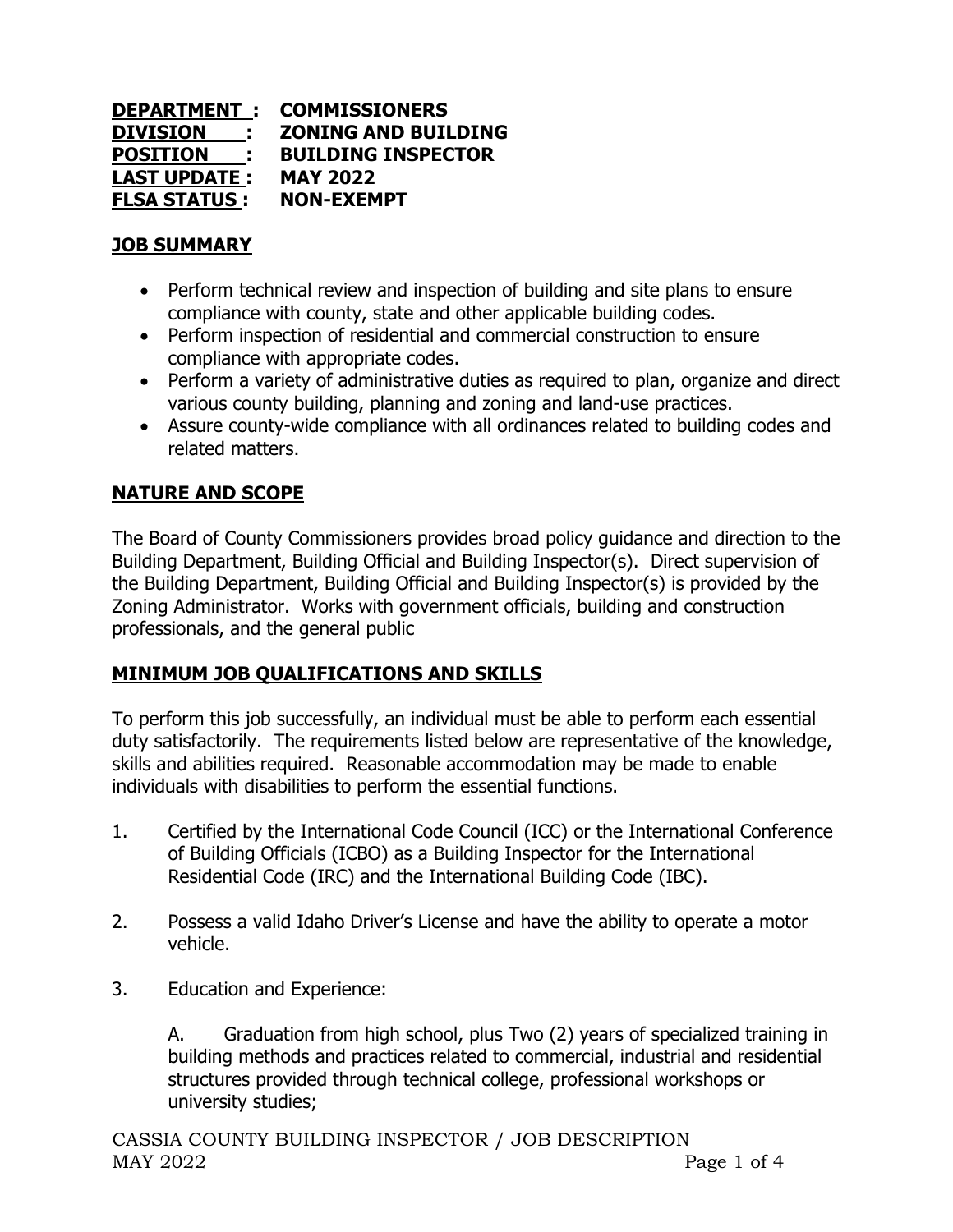#### AND

B. Six (6) years of responsible experience performing above or related duties; two (2) years of which must have been in a lead or supervisory capacity;

#### OR

- C. An equivalent combination of education or experience.
- 4. Thorough knowledge of principles, procedures, materials, equipment, and standard practices of building construction, including stages when inspections to detect violations and defects are most easily observed and corrected.
- 5. Thorough knowledge of federal, state and local building codes and ordinances; abatement of dangerous building code, and life safety code.
- 6. Operate standard office equipment, including a personal computer using program applications appropriate to assigned duties.

### **ESSENTIAL JOB FUNCTIONS**

- 1. Ability to perform physical activities, occasionally involving muscular strain related to walking, standing, stooping, sitting, reaching.
- 2. Talking, hearing and seeing required in the performance of essential functions.
- 3. Discriminating thinking and creative problem solving.
- 4. Skill in public relations and delivery of public presentation.
- 5. Ability to enforce regulations with firmness, tact, and impartiality.
- 6. Ability to detect and suggest corrections to inferior or deficient design, workmanship, materials and other hazards in an on-site inspection.
- 7. Ability to follow written and oral instructions.
- 8. Ability to meet deadlines.
- 9. Ability to communicate effectively, both verbally and in writing, and establish and maintain working relationships with elected officials, other employees, the public, builders and developers, applicants, property owners, and other interested and affected parties.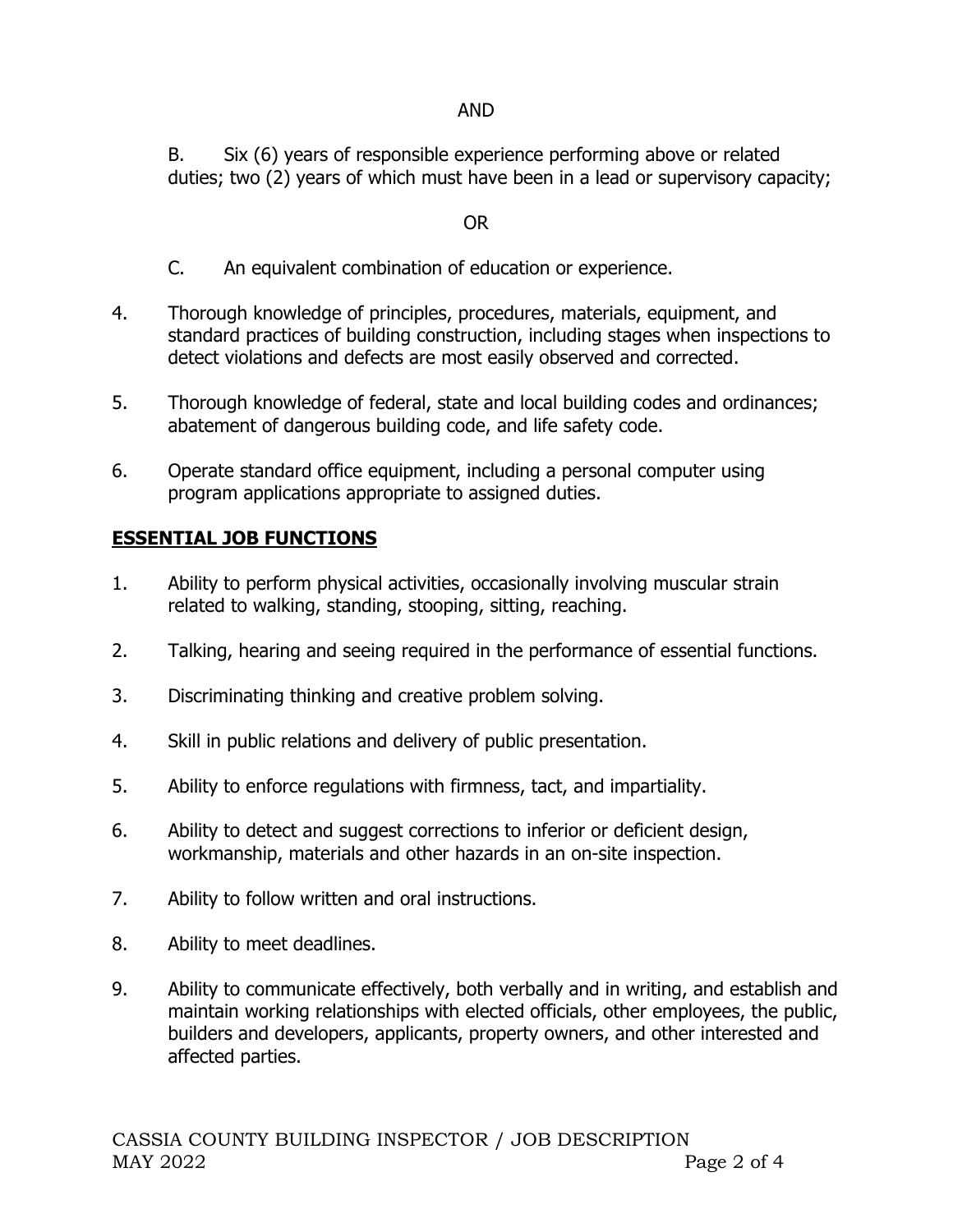10. Ability to prepare oral and written reports and maintain review, inspection and enforcement records and findings, documents, correspondence, and related files and records.

## **SPECIFIC DUTIES**

- 1. Perform technical office review of building and construction plans and perform on-site building inspections for compliance with County and other applicable building codes, including but not limited to structural, mechanical, fire safety and other applicable codes.
- 2. Accept, file and process building applications; determine building permit fees; and issue permits for building.
- 3. Maintain files on buildings under construction, inspection checks, work notices, etc.
- 4. Act as a resource to contractors, the public, design professionals and other interested parties on matters relating to code requirements and construction techniques and practices.
- 5. Respond to complaints and perform inspections on existing buildings for code violations;
- 6. Investigate alleged code violations and hazardous conditions.
- 7. Document inspections, including violations and all records including inspection reports and correspondence with affected parties on compliance efforts.
- 8. Serve public nuisance notices; follow through on abatement of particular buildings.
- 9. Follow up on written agreements between the county and building owners, developers, contractors, etc.
- 10. Assign new addresses and monitor compliance with rural addressing ordinance.
- 11. Monitor zoning and subdivision compliance; ability to read zoning maps and understand plats for proposed subdivisions.
- 12. Monitor floodway insurance program; ability to read floodway maps.
- 13. Communicates and coordinates regularly with appropriate others to maximize the effectiveness and efficiency of interdepartmental operations and activities.